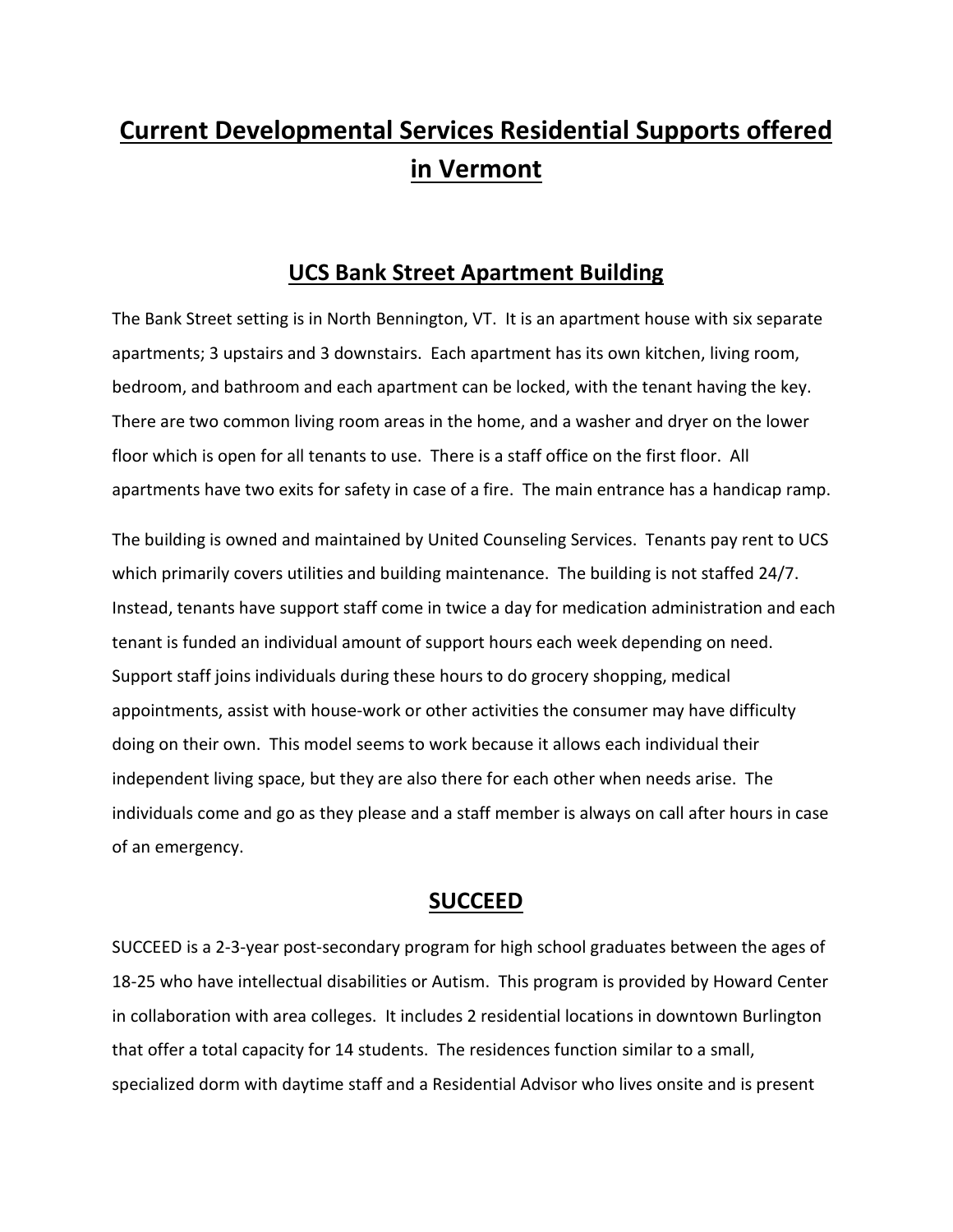for evening/overnight supports. New students live in one of the "main houses" where they share a bedroom, learn to live with housemates and develop a variety of independent living skills with the assistance of daily staffing supports. Students who have demonstrated the necessary independent living skills to take the next step, transition into a "back apartment" where they have more responsibilities and less staffing supports. Graduates of the program are eligible for a Section 8 Housing Choice Voucher through Burlington Housing Authority.

The goal of SUCCEED is to provide students with a comprehensive college experience that prepares them for a future of success, creativity, and contributions to their community. Throughout their time in the program, students receive support from SUCCEED staff, as well as the opportunity to receive support from their peers, professors, and community members.

Students graduate with the ability to live in their own apartments, develop meaningful friendships, obtain fulfilling employment, and establish social connections within their community.

## **Safety Connections**

Safety Connections is a support provided by Howard Center. It provides nightly support to individuals who wish to pursue their goal of living on their own. Through the use of state-ofthe-art technology and highly trained monitors and staff, the program offers individualized programming for adults of all ages. Nightly check-ins by Safety Connection monitors provide participants with a sense of connection to a larger community, and daily communication with Safety Connection case managers helps participants achieve their goals.

# **Shared Living Provider Model**

A Shared Living Provider (SLP) model is a non-licensed residential setting in which 1 to 2 people live in the home with a contracted SLP who provides supports in natural manner. SLPs are screened, contracted, trained, and overseen by the developmental service providers located throughout Vermont. The homes are all inspected for safety and accessibility. SLPs receive a tax-free stipend for providing care and support in their homes. The structure of the SLP can vary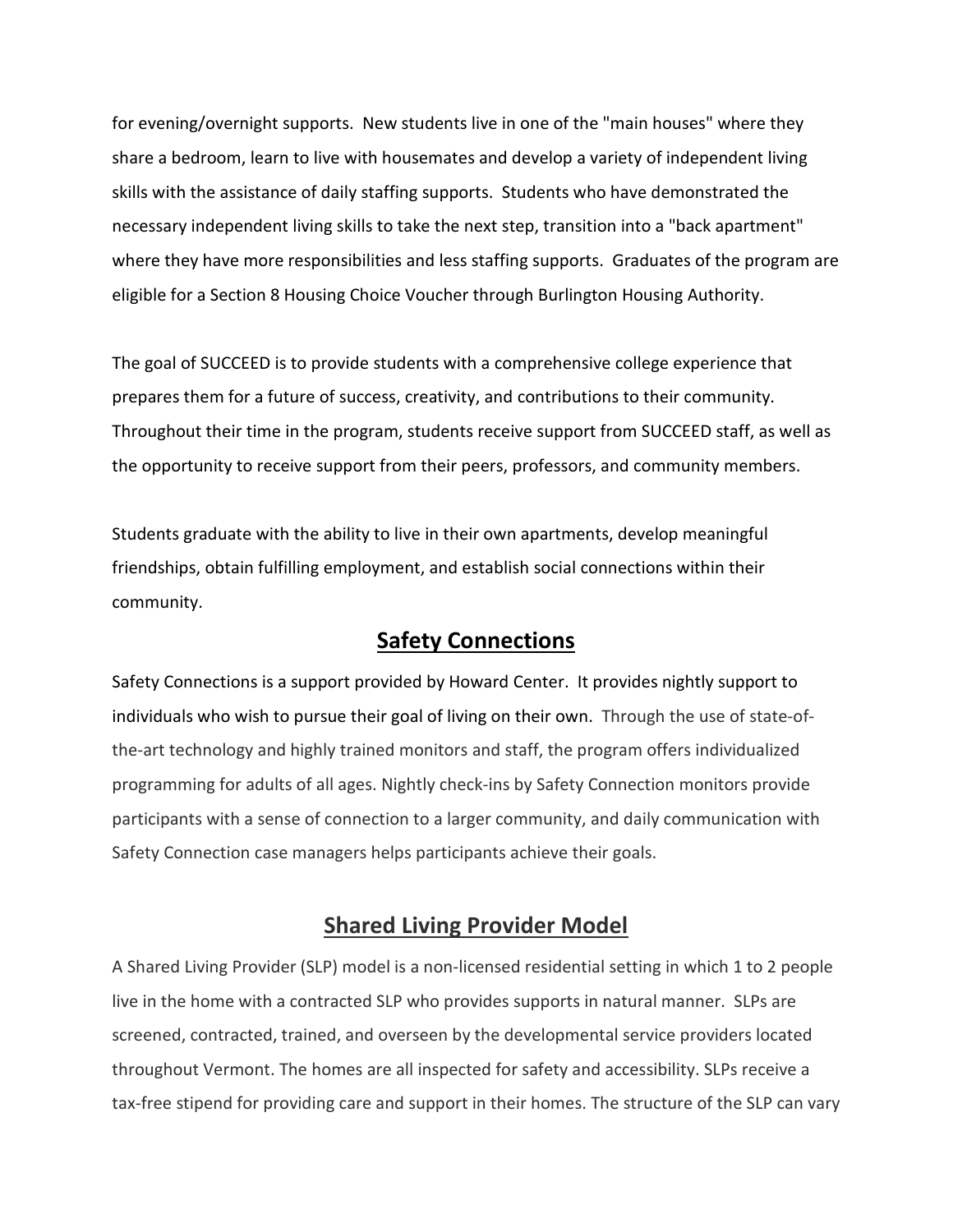depending on the needs of the individual being supported. The SLP may be a single person just living with the person needing support, or it may be a couple or a family with children. Sometimes, the home has a separate, but attached space that the person lives in so that they have some level of independence while having needed support. In some circumstances, there are two individuals contracted to provide support when needed due to medical or behavioral issues. The individual generally receives other services such as employment, community and respite supports.

SLP homes can be a transitional setting preparing an individual to live in his or her own apartment or be a long-term home for the individual.

In order to qualify for the tax-free stipend, the care must be provided in the home of the caregiver. The majority of SLPs are providing care in a home that they own or rent. There are some arrangements in the state where the home is owned or rented by the person, family or an organization. The SLP moves into the home of the person and pays their share of the rent.

An example of such an arrangement is Black Mountain Assisted Family Living. Several families joined together to purchase property where their children could live. The local DS provider agency collaborated on this project. The agency recruits and oversees SLPs who move into the homes of the individuals to provide care. In the most common SLP model, when a SLP decides to end their contract, the individual has to move out and the provider agency must find another SLP to provide a home. The families who developed Black Mountain Assisted Family Living had a desire to create a more stable, long term home setting for their adult children. In this model, when a SLP terminates their contract, the SLP moves out and a replacement is recruited. This allows for stability in housing, while the only the caregiver changes.

#### **Supervised Living Model**

This model has regularly scheduled or intermittent hourly supports that are provided to an individual in his/her home or apartment. These supports can be focused on skill building or to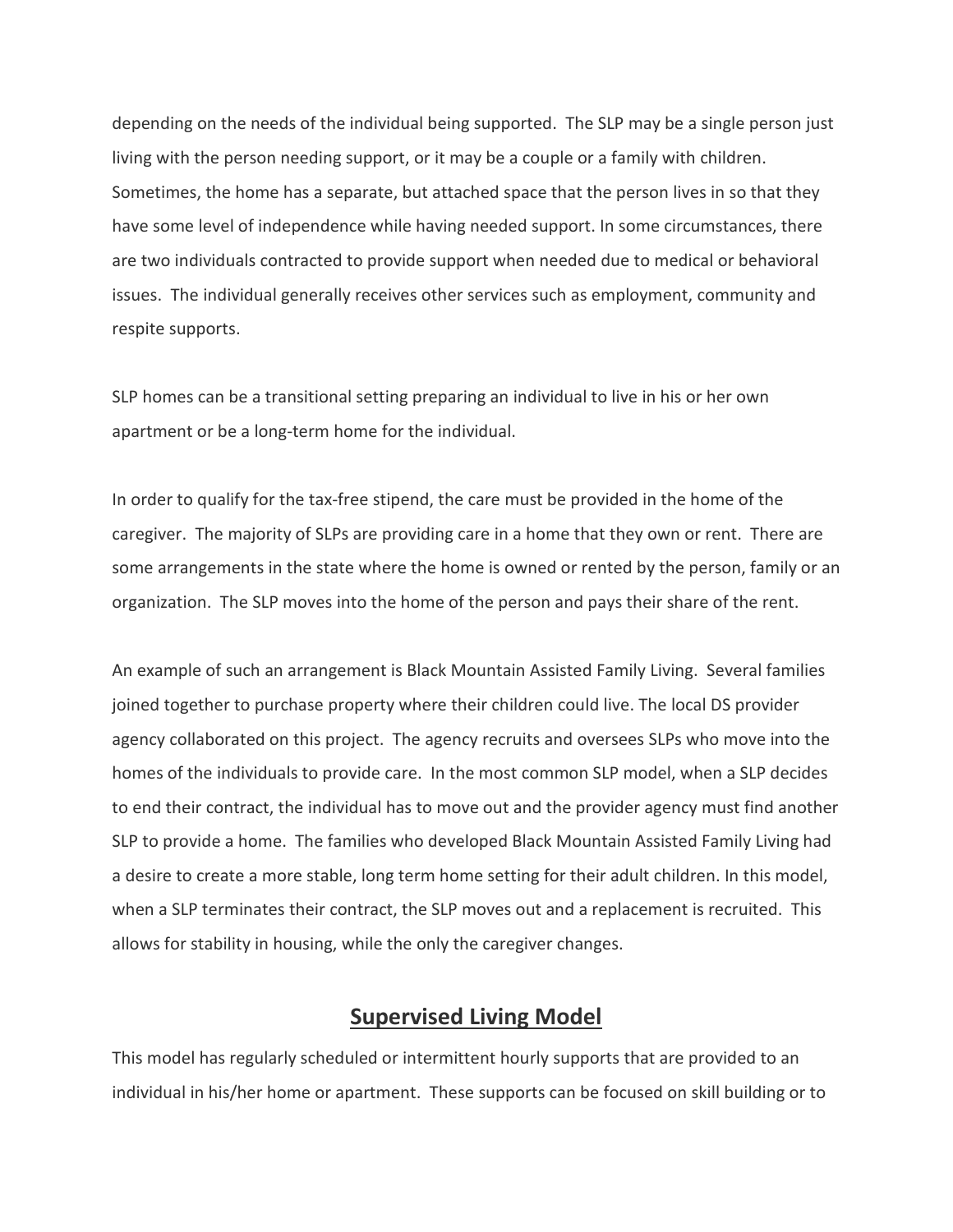be a support for individual's current skill set in order to maintain a level of independence. Safety connections is also a support available in this setting.

# **In-home Family Supports**

This model has regularly scheduled or intermittent hourly supports that are provided to an individual who lives with their family. These supports can be focused on skill building or to be a support for individual's current skill set in order to maintain a level of independence. These supports offer support to family members caring for their family member in their home.

# **Staffed Living Model**

A staffed living model is available if an individual's needs are assessed as being substantial and/or complex. This means an individual support needs require around the clock support from agency trained staff for support in medical, behavioral, living routine (sleeping), personal care and/or mental health needs on a consistent and ongoing basis.

# **Home Based Model**

This model is designed to have a support person available locally to provide support to an individual in his or her home. These supports could be provided on a scheduled basis or as needed depending on individual circumstances. Since support person also lives in same community, they would be able to facilitate developing social connections as well as other skill building or skill maintenance needs. This model may be beneficial for an individual who needs support close at hand but prefer to maintain their own living space. Safety connections is also a support available in this setting.

The proximity to support staff is dependent on the person's needs and preferences. Support person may live in same building, same neighborhood, or same town as person receiving services.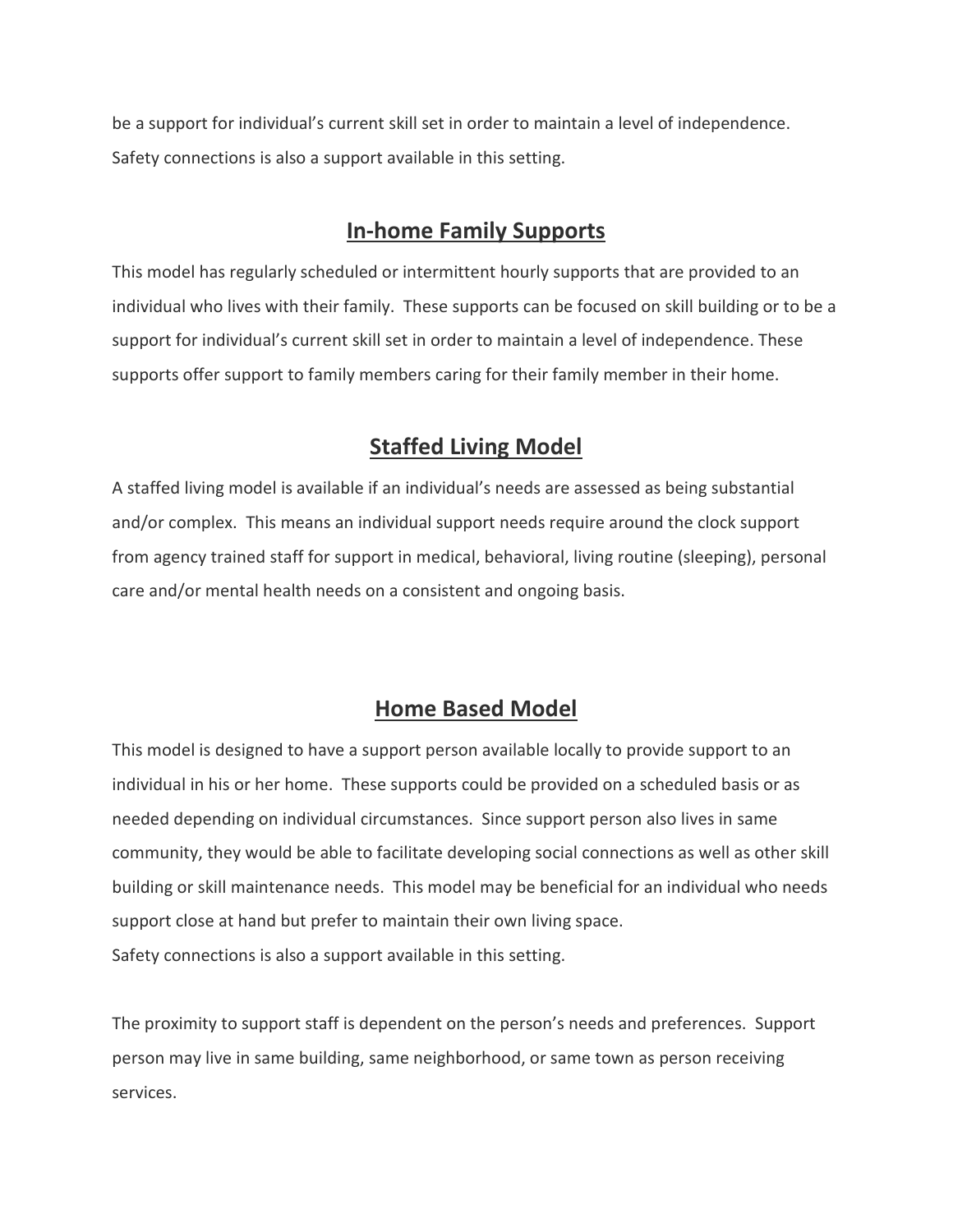#### **Avenue 7**

Avenue 7 is a transitional housing model for individuals ages 18-28 with an intellectual disability or autism and who receive Home and Community Based Services. It offers a supportive residential community for those who need to learn the skills necessary to live independently. Individuals served may be transitioning from their family home or from another residential support program. All participants share the common goal of living independently with success.

### **Group Home Model**

A person being proposed to live in a group setting should have needs consistent with the level of care provided in the home. There are 19 active state licensed group home models throughout the state of Vermont. Licensing and oversight related to licensing is completed by The Division of Licensing and Protection, Department of Disabilities, Aging, and Independent Living, Most models support people who have specific but common support needs. This need may be medically, behaviorally, or legally based in nature. These models range from serving 3 to 6 people depending on each program. Oversight is provided by the designated agency of that county, but each home is considered at statewide resource open to referrals from all developmental services providers.

# **Heartbeet Lifesharing Community**

Heartbeet Lifesharing is an Camphill affiliated residential community in Hardwick for people with developmental disabilities. It is licensed as a therapeutic community residence for 18 people. Individuals live in one of a number of homes on the farm property in groups of 1-5 people. There is a host individual or family also living in each home to support the residents. People have individual rooms and share common space in each home. There are also other buildings on the farm that support a variety of activities for the residents and at time the broader community. Heartbeet is an independent non-profit organization that did considerable private fundraising to support the creation and maintenance of the community.